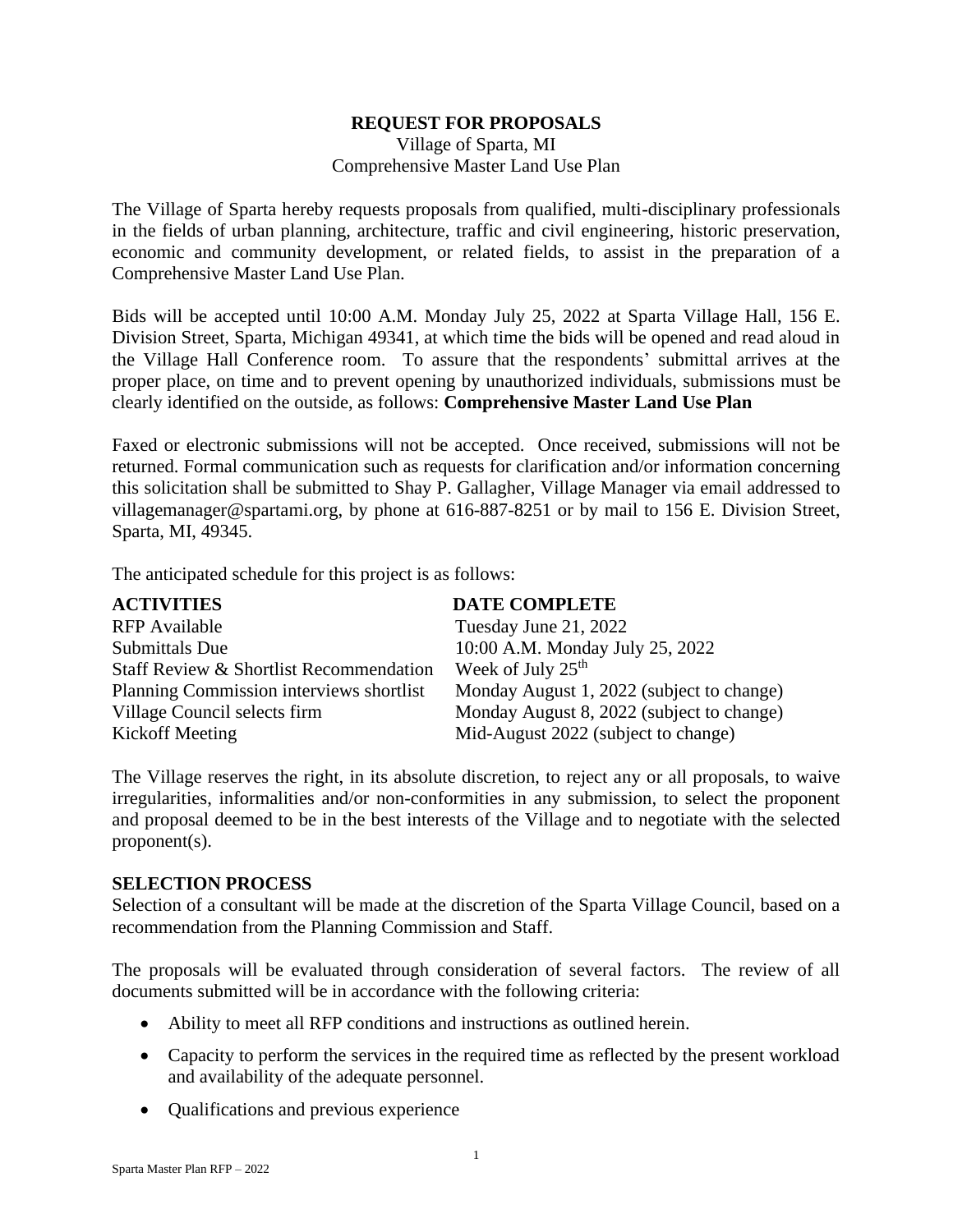- General approach to project scope of work that is most advantageous and prudent methodology to the Village
- Fee proposal
- References
- Ability to execute contract in accordance with Village policies and in full compliance with all applicable laws, ordinances and regulations.
- The proponent's familiarity with the Village and West Michigan.
- Other factors deemed relevant by the Village Manager, Planning Commission and Village Council.
- The Village reserves the right, in its absolute discretion, to reject any or all proposals, to waive irregularities, informalities and/or non-conformities in any submission, to select the proponent and proposal deemed to be in the best interests of the Village, and to negotiate with the selected proponent(s).

The above criteria will be used to evaluate the submittals. Proposals will be reviewed following the July 25, 2022 deadline. The Village will select consultants for the purpose of being interviewed by the Planning Commission at the August 1, 2022 meeting.

Following a review of the submittals and an interview, a firm will be selected to complete the Master Plan immediately. If for any reason, a proponent cannot submit a Plan before the agreed upon deadline with the Village, the Village may unilaterally terminate the contract and negotiate with other proponents.

- a. The respondent warrants that to the best of its knowledge and belief and except as otherwise disclosed it does not have any organizational conflict of interest. Conflict of interest is defined as a situation in which the nature of work under this solicitation and the firm's organizational, financial, contractual or other interests are such that:
	- 1. Respondent may have an unfair competitive advantage; or
	- 2. The respondent's objectivity in performing the work solicited may be impaired. In the event the respondent has an organizational conflict of interest as defined herein, the respondent shall disclose such conflict of interest fully in the proposal submission.
- b. The respondent agrees that if after award he, she or it, discovers an organizational conflict of interest with respect to this solicitation, he she or it, shall make an immediate and full disclosure in writing to the Village Manager that shall include a description of the action which the respondent has taken or intends to take to eliminate or neutralize the conflict. The Village may, however, disqualify the respondent or if a contract has been entered into with the respondent, terminate said contract, in its sole discretion.
- c. In the event the respondent was aware of an organizational conflict of interest before the award of a contract and intentionally did not disclose the conflict to the Village Manager the Village may disqualify the respondent.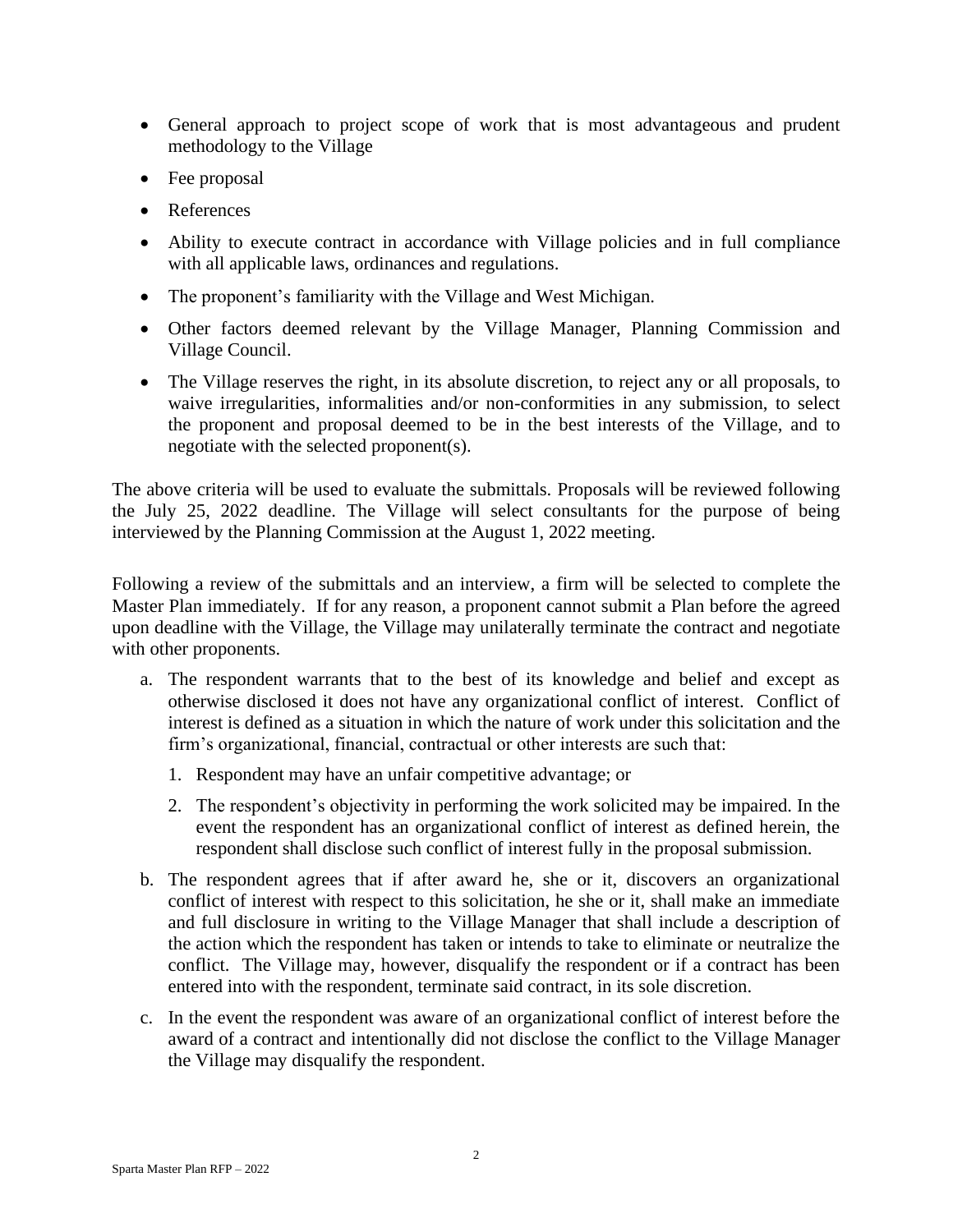### **INSURANCE**

- a. Insurance. The successful bidder shall, upon issuance of notice to proceed, obtain and maintain during the execution of the contract, an insurance policy meeting the following requirements and shall provide to the Village a certificate showing the premiums to be fully paid as well as a copy of the applicable policy, including all endorsements.
	- General Liability Insurance in the amount of \$1,000,000 per occurrence and \$1,000,000 aggregate.
	- Statutory Worker's Compensation coverage.
	- The Village, including its officers and employees shall be named as an additional insured on the policy.
- b. Waiver. The selected firm shall not hold the Village of Sparta liable for any personal injury incurred by their respective employees, agents or consultant, contractors or subcontractors while working on this Project. The firm agrees to hold the Village harmless from any such claim by its employees, agents, consultants, contractors or subcontractors, unless a Court having jurisdiction finds there is gross negligence of an employee of the Village while acting within the scope of their employment.

# **PROOF OF LIABILITY INSURANCE**

The successful firm shall furnish to the Village a certified copy of the policy or policies covering the work as required in the specifications as evidence that the insurance required will be maintained in force for the entire duration of the contract with the Village. The Village must be listed as an additional insured.

# **ADDITIONAL FACTORS**

The successful firm shall be responsible for maintaining satisfactory standards of its employee's competence, conduct, courtesy, appearance, honesty, and integrity. It shall be responsible for taking such disciplinary action with respect to any of its employees as may be necessary.

The successful firm shall provide adequate competent supervision at all times during the performance of the contract. The firm or designated representative shall be readily available to meet with Village personnel. The successful firm shall provide the telephone numbers where its representative(s) can be reached.

The firm agrees that it will abide by all applicable laws, rules and regulations and with the requirements of all grants and other governmental funding contracts governing equal opportunity and affirmative action.

# **CONTRACT REQUIREMENTS**

The successful firm will complete the project requirements within an agreed upon timeline negotiated between the firm and the Village of Sparta. The timeline may not be altered without prior written approval from the Village of Sparta.

The successful firm will be required to provide a qualified representative to attend all public hearings related to the revision of the Master Plan.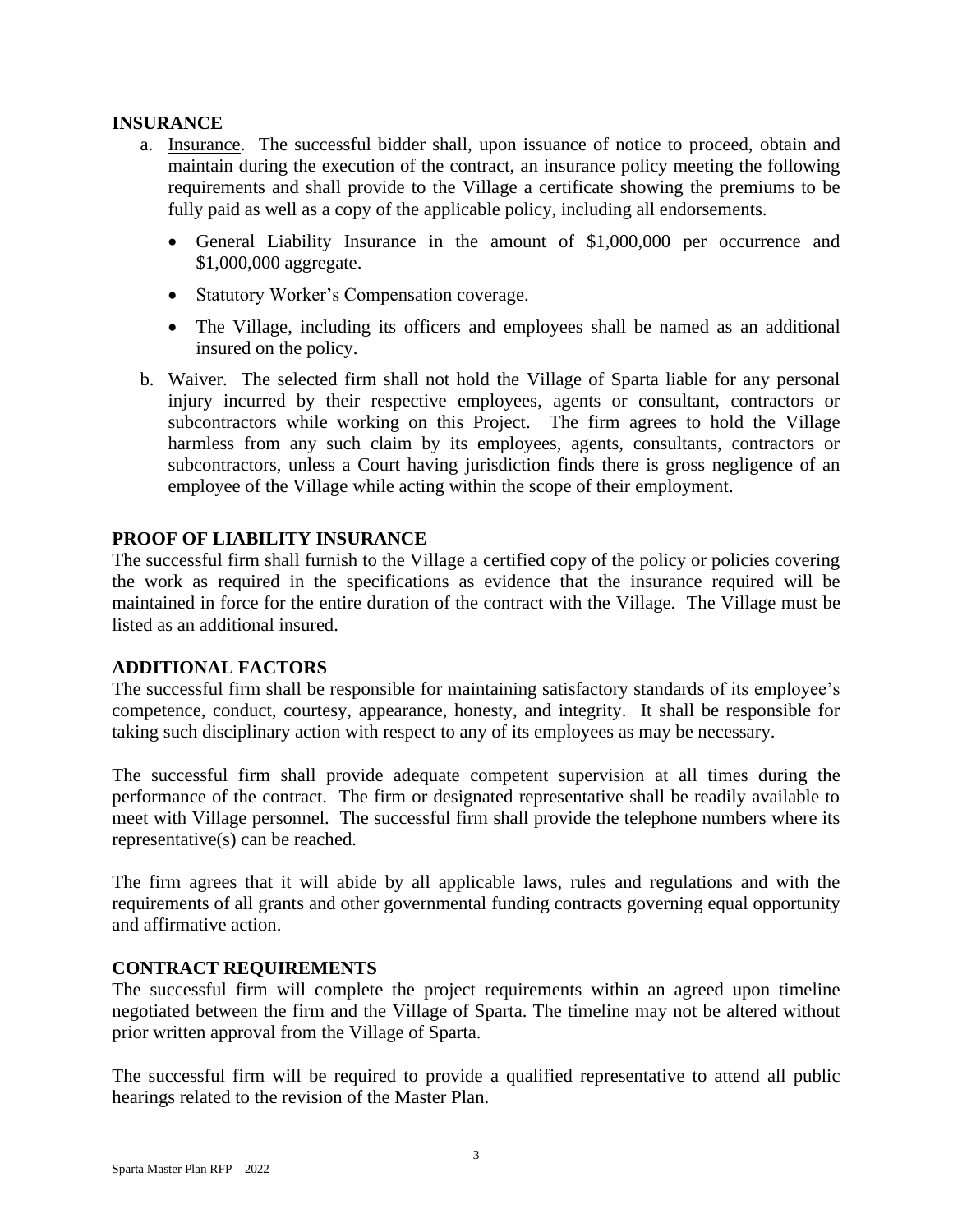The successful firm will provide monthly project reports to the Planning Commission by the last business day of each month. Information in the report should include the following:

- a. Work accomplished during the previous month
- b. Anticipated work to be accomplished in the coming month
- c. Problems to be brought to the attention of the Planning Commission and Village Staff
- d. Updated project timelines

The successful firm will have frequent interaction with the Village of Sparta during the development of the Master Plan to ensure that the document and all components included in the document meet the community's expectations.

All invoices are to be submitted to the Village of Sparta for review and approval before payment is made. Invoices must clearly itemize expenses or these will not be paid. Documentation of completed work must be available for review at the time of invoicing.

# **BACKGROUND**

The Village of Sparta is located in West Michigan at the northern edge of Kent County. Sparta has a population of approximately 4,510 in size and a community that features a healthy mix of residential, commercial and industrial developments. The Village has seen growth in the residential and industrial sectors and turn over in the commercial sector since the 2015 Master Plan was completed.

It is also important that the process of drafting a Master Plan include a strong public participation component. The Village of Sparta has enjoyed a long history of active citizen involvement and feels that this is an invaluable resource to include in developing a brilliant vision for the Village's future. It is also important to include the Township in discussion on the Village Master Plan to ensure that the vision of both communities is headed in the same direction.

The Master Plan was last updated in 2015, however, the update more was demographic information.

# **SCOPE OF WORK**

The task of the Planning Consultant is to lead the Village in implementing a project approach which has been recommended by the Consultant and accepted by Village Council. The Comprehensive Master Plan will be a useful document for the Village in the exercise of their responsibilities during the next 5-20 years. It is important that the Plan be user friendly, incorporate past studies, be innovated and flexible and the concepts are graphically conveyed to the greatest extent possible. The Master Plan must also meet or exceed all elements required under State Law.

# **I. Existing Conditions**

This component will provide a "snap-shot" of existing physical, social, and economic characteristics that may influence future land use patterns and redevelopment opportunities. At a minimum, the existing conditions element should include: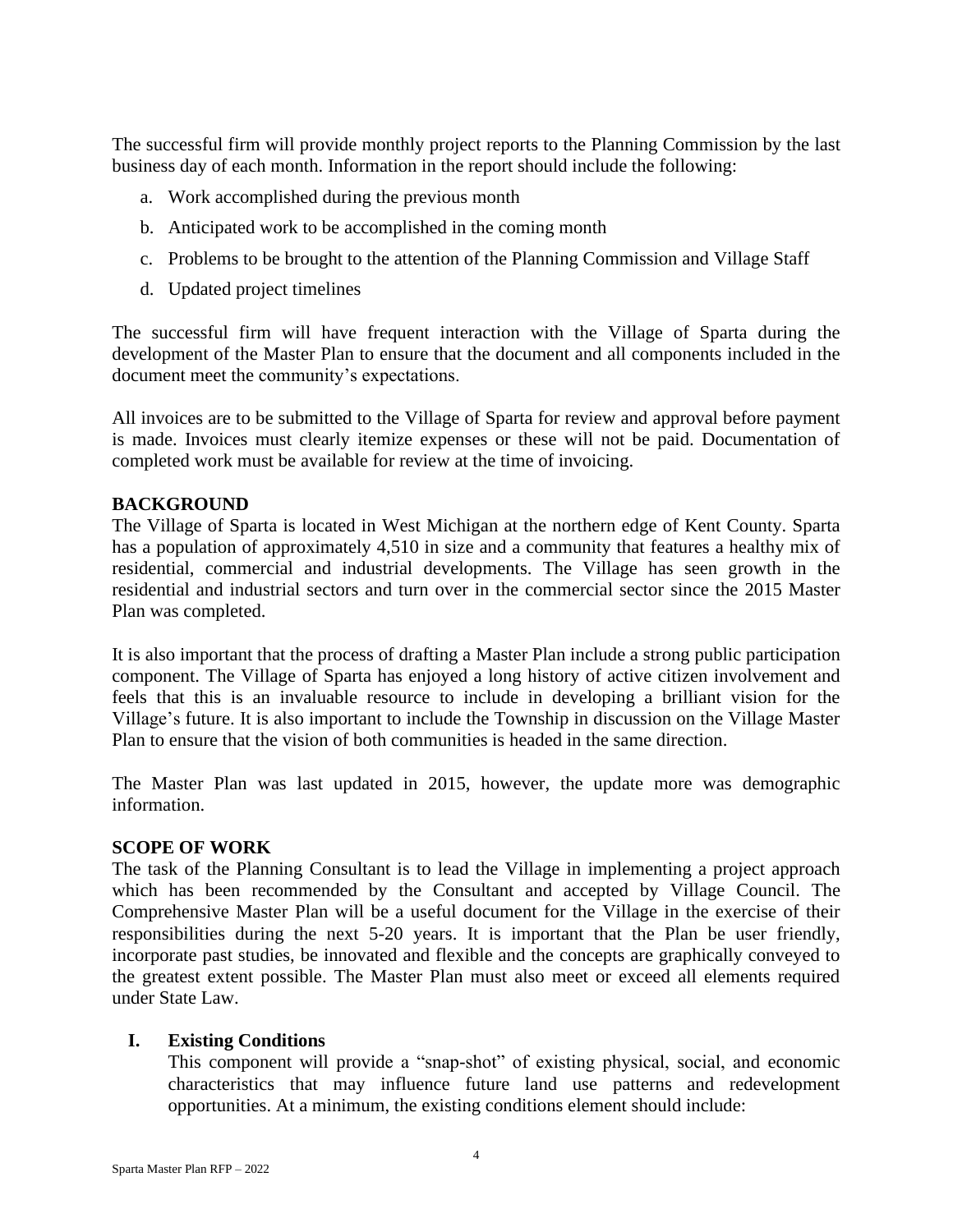- a. Socioeconomic analysis and evaluation of existing conditions (demographics and housing stock, character of neighborhoods and historic patterns of development)
- b. Existing land use
- c. Economic analysis
- d. Transportation management, traffic circulation and access conditions
- e. Community utilities
- f. Community facilities
- g. Natural features

#### **II. Community Input**

The Village recognizes that meaningful public participation is a critical element of the master planning process. The Consultant, in cooperation with the Planning Commission and Village staff will be expected to incorporate meaningful public participation elements at appropriate times throughout the process. The Consultant will be expected to attend Planning Commission and Village Council meetings to assist in the public participation process. The proposal should outline a procedural approach to identify and include participation, in an appropriate degree, of various individuals and groups, both public and private, in the master planning process.

#### **III. Policies and Goals**

The Master Plan needs to consist of policies intended to function as benchmarks and to provide basic guidelines for making reasonable and realistic community development decisions. This Plan will be used by representatives of the Village, those making private sector investments, and by all citizens interested in the future development of Sparta. The land use component of the Master Plan must be based on policies developed to address the goals of the community. The Consultant will assist the Village in forming meaningful policies and goals to serve as a guide in defining and implementing the Plan.

### **IV. Future Land Use**

The Future Land Use section must contain proposed land use categories based upon the vision and policies of the community. The narrative of these categories will need to reflect the applicable zoning district and district intent. Also, a future land use map and summary of the land use categories as they relate to the future land use plan must be prepared.

#### **V. Development Pattern**

Land Use patterns are to be mapped, and measured by category in tabular form. A narrative summary of each land use category is needed describing the amount of land occupied by each land use and their distribution in the Village. Land use trends should be presented to tabular form to show changes over the past years.

#### **VI. Green Infrastructure/Sustainable Development**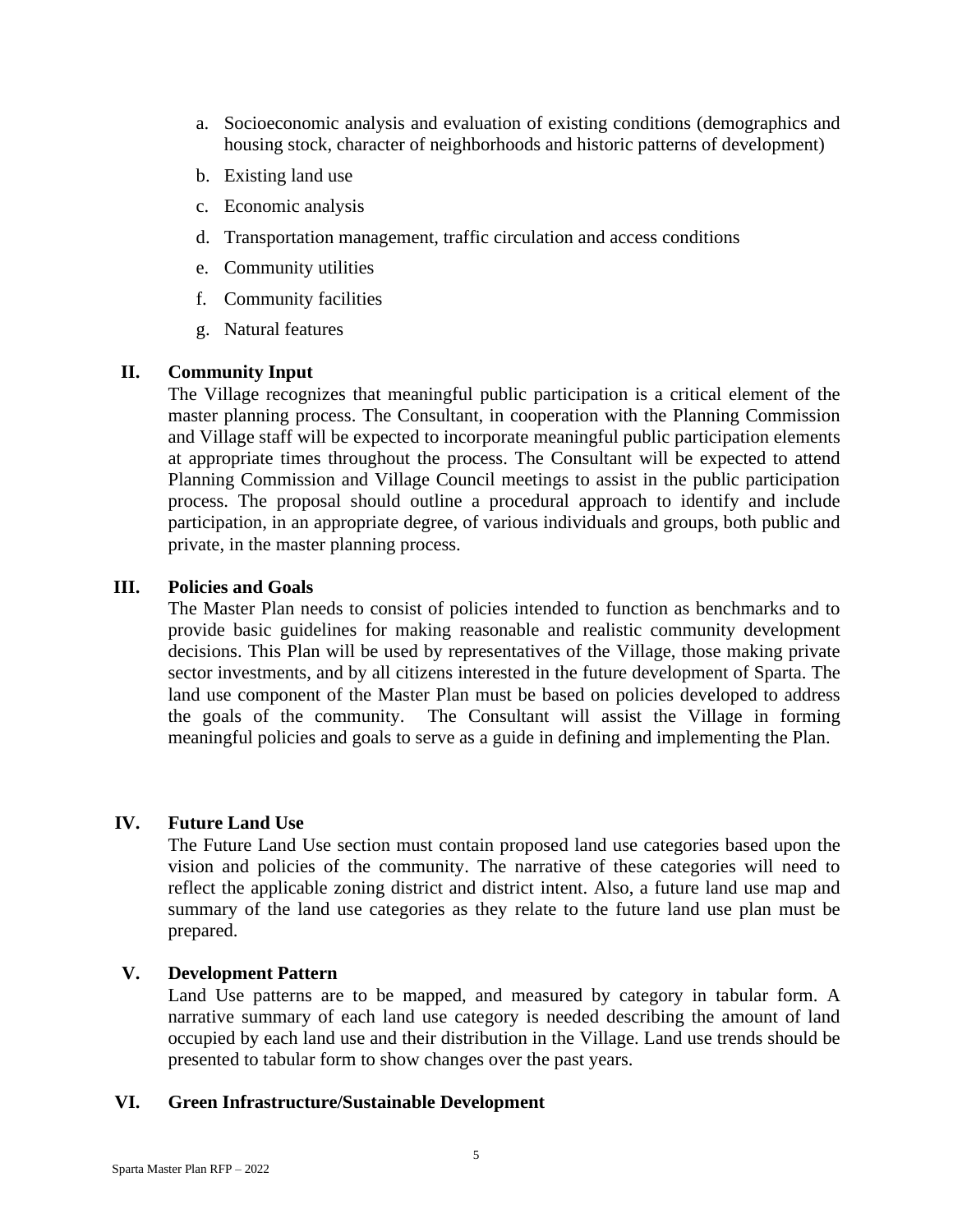The Village recognizes that the quality of life of its citizens is dependent upon preserving, conserving, and enhancing the natural features within the Village and within the region. Those features may include, but are not limited to, undisturbed natural areas, underutilized land, surface waters, fresh air, parks and parkland, public and private spaces. Together, these features function as the ecological infrastructure of the Village, analogous to and complementary to the man-made "grey" infrastructure. The Consultant should assist the Village by developing new sustainable development policies and incorporating them into the implementation strategy.

Sparta leaders are interested in taking the initiative to recognize their role and responsibility to their communities and the environment, and together, begin exploring opportunities to implement a more conscientious and sustainable way of living and doing business. The Master Plan should explore these initiatives and incorporate them into policies and goals as an underlying theme. The Village intends to articulate the interaction of green infrastructure, man-made infrastructure, planned development, economic prosperity, and delivery of services to the citizens so that the focus of planning shall be on a long-term, sustainable use of resources.

# **VII. Implementation**

Implementation strategies are a key component of any Master Plan. They need to prescribe how the Plan's recommendations and programs can become reality. While a Master Plan is intended to provide the necessary guidelines for making future land use, community facility and capital improvement decisions, its true value cannot be realized unless it is implemented.

# **VIII. Plan Preparation**

The Consultant will prepare an initial draft of the proposed Plan with all required maps, charts, exhibits, and graphics to make the Plan document a vital and compelling statement of public policy. The consultant will refine and adjust the draft plan based on Village input.

# **IX. Redevelopment Ready Communities Compliant**

The plan should address items that are required for Redevelopment Ready Community (RRC) certification so that the Village may continue progress towards RRC certification.

### **X. Finalization and Adoption**

The final draft plan will be presented to the Planning Commission for initial evaluation and recommendation and to the Village Council for approval.

### **PROJECT DELIVERABLES**

- a. Meeting minutes from all re-write team meetings.
- b. Copies of the ongoing drafts of the Master Plan that will be generated throughout the process, as well as any relevant memoranda, data and other work product also developed as part of the process.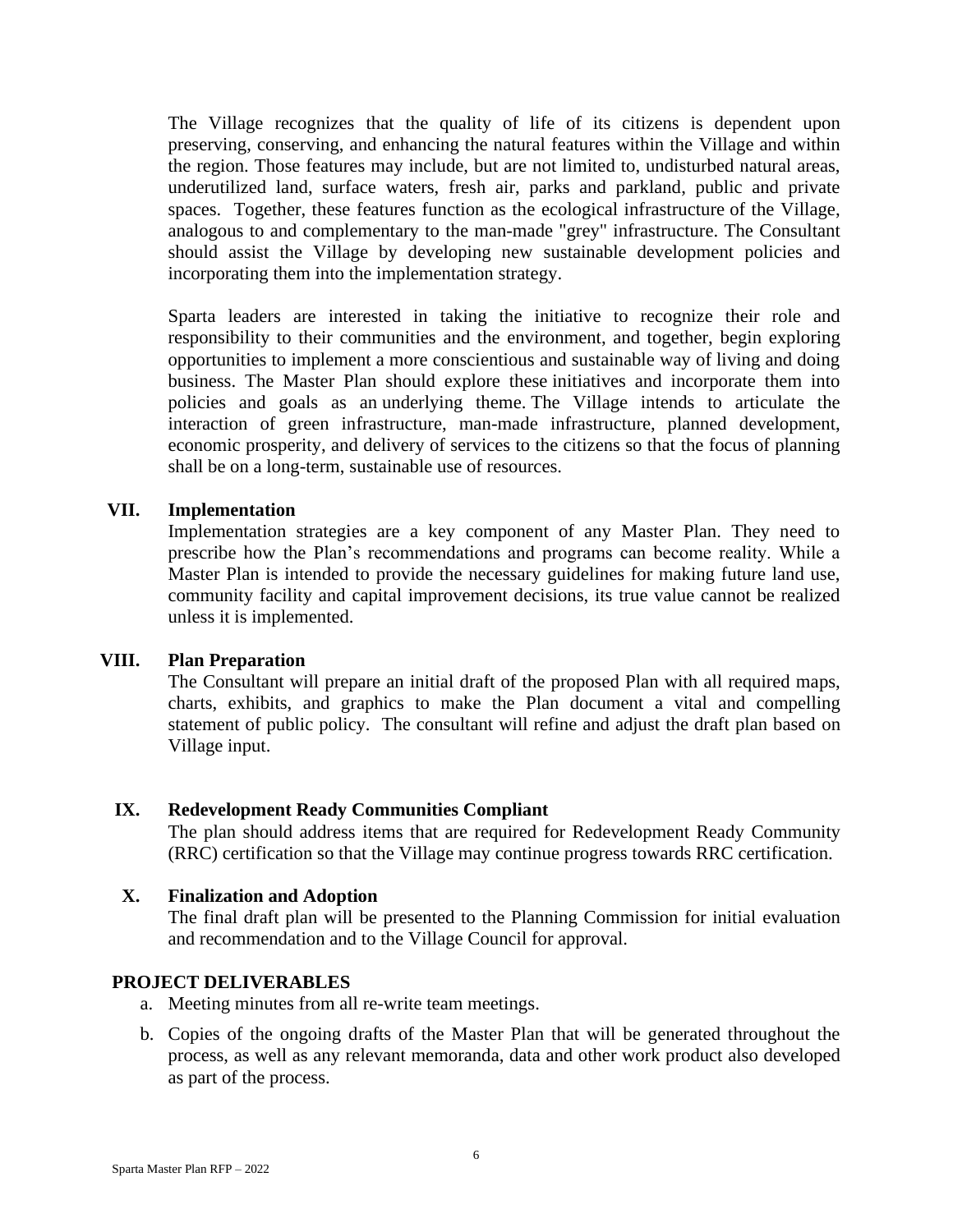- c. One (1) un-bound original copy of the final Master Plan along with twenty-five (25) bound copies, including two (2) copies of the new future land use map in a large format for presentation purposes. In addition, the consultant shall provide electronic files of all text, maps, and graphics incorporated in the final Plan. Some or all of the electronic files will be used on the Village website.
- d. Digital format: Microsoft Word and PDF format on CD ROM suitable for copying and posting.

# **PROPOSAL REQUIREMENTS**

- a. Written in an  $8\frac{1}{2}$ " x 11" format.
- b. Include an original and fourteen (14) copies.
- c. A cover letter shall be signed by a member of the consulting firm empowered to commit the firm to a contractual arrangement with the Village. The cover letter shall also identify the person who will be responsible for regular communications with the Village, including meeting attendance.
- d. All costs incurred for proposal preparation, presentation, or contract negotiation shall be the responsibility of the consultant.
- e. Delivered in sealed envelope(s) by 10:00 a.m. on July 25, 2022 to the following address:

Shay P. Gallagher Village of Sparta 156 E. Division Street Sparta, MI 49345

- f. A proposed timeline for the project complying with applicable state laws related to Master Plan requirements.
- g. Corporate Background: Provide information on the firm's background, including:
	- 1. Organization, size and Michigan office locations.
	- 2. The office location where work associated with the project would be performed.
	- 3. A description of the range of services provide by the firm. Specify any area of expertise the firm has, or members of the firm that have special qualifications to handle Village planning services. Please list the other master plans the firm has completed for other communities and provide some detail on said plans.
- h. Professional Staff: Identify the individuals or individuals who would be providing land use planning services to the Village. List their experience in providing services to cities and villages similar in size and character.
- i. Experience and References: Provide descriptions of recent prior experience with similar communities undertaken within the last five (5) years. For each project, include the name, title, and telephone number of a representative that the Village may contact to discuss their experience with the firm.
- j. Samples**:** Include representative samples of deliverables, as prepared by the individual who would be assigned to work with the Village, and other material and/or